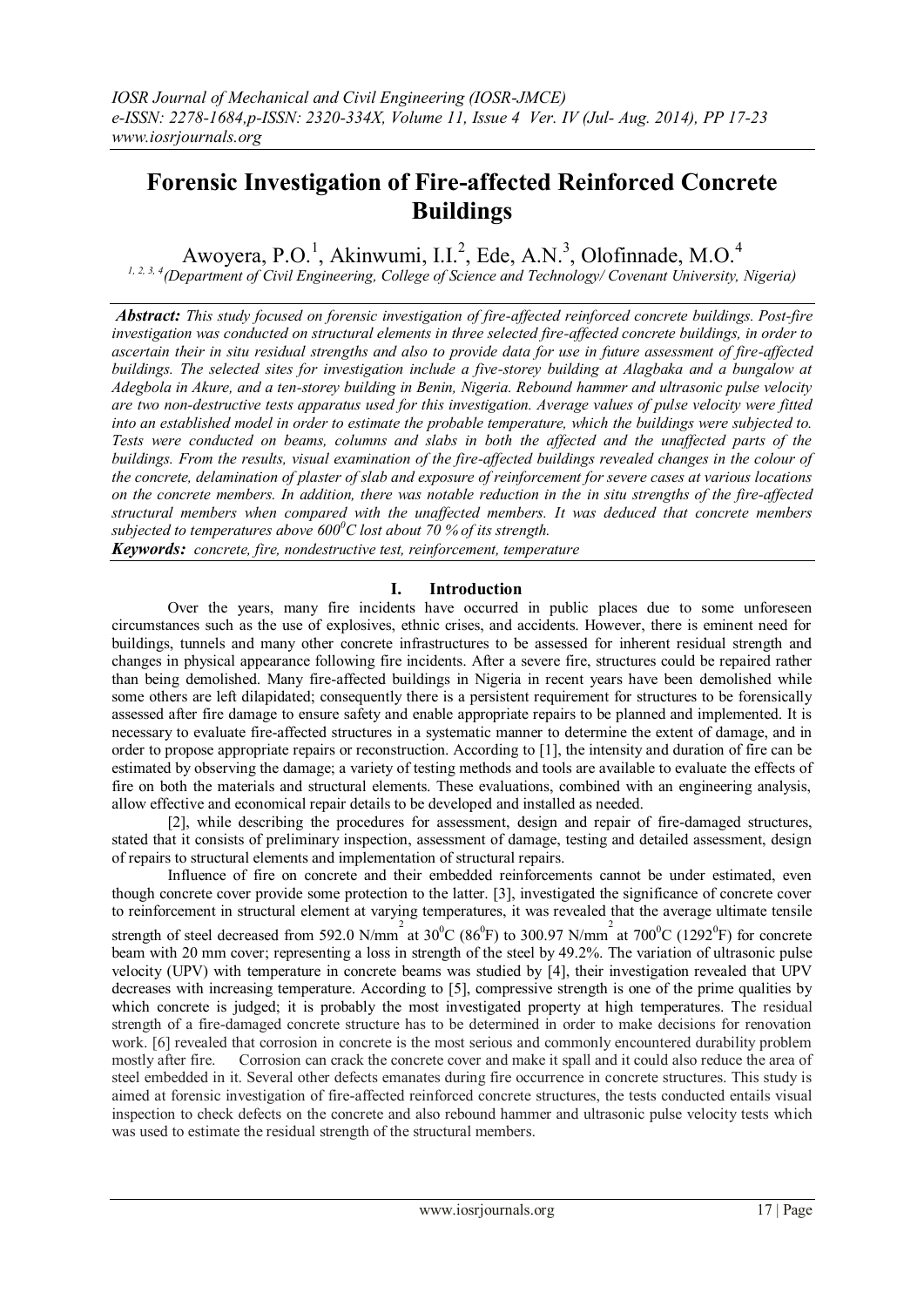#### **II. Nondestructive Testing**

Nondestructive test (NDT) methods are increasingly applied for the investigation of concrete structures. [7], described NDT as a method of test that does not impair the intended performance of the element or member under investigation. It could be done during and after construction, in-service or maintenance. These tests are conducted during construction in order to ensure quality control and monitoring of strength in fresh concrete works and also existing structures to establish their structural adequacy and material deterioration against time or environment. Although standard control cubes are used to determine the strength of concrete produced on site, they cannot be true representative of the in situ concrete in a structure [8]. Extraction and testing of cores taken from the concrete structure is another option available to an investigator. However, extraction of cores is expensive and might weaken the structure [8]. Researchers have therefore devised various NDT methods that enable certain properties of concrete to be measured in situ, from which an estimate of concrete strength may be made. Most used NDT methods in concrete structures include visual inspection, Schmidt or rebound hammer test and the UPV test. According to [9], the range of properties that can be assessed using NDT and partially destructive tests is quite large and includes such fundamental parameters as density, elastic modulus and strength as well as surface hardness and surface absorption, and reinforcement location, size and distance from the surface. Figures 2a-c described the various recommended positioning of the transmitting and the receiving transducers while using the UPV tester, also figure 3 shows a cutaway schematic view of the Schmidt or rebound hammer. Tables 1 and 2 shows the interpretation of the UPV and rebound hammer umber (RHN) results respectively with the quality of concrete given by [10][11].



**Fig.3.** Cutaway Schematic View of the Schmidt Rebound Hammer [9]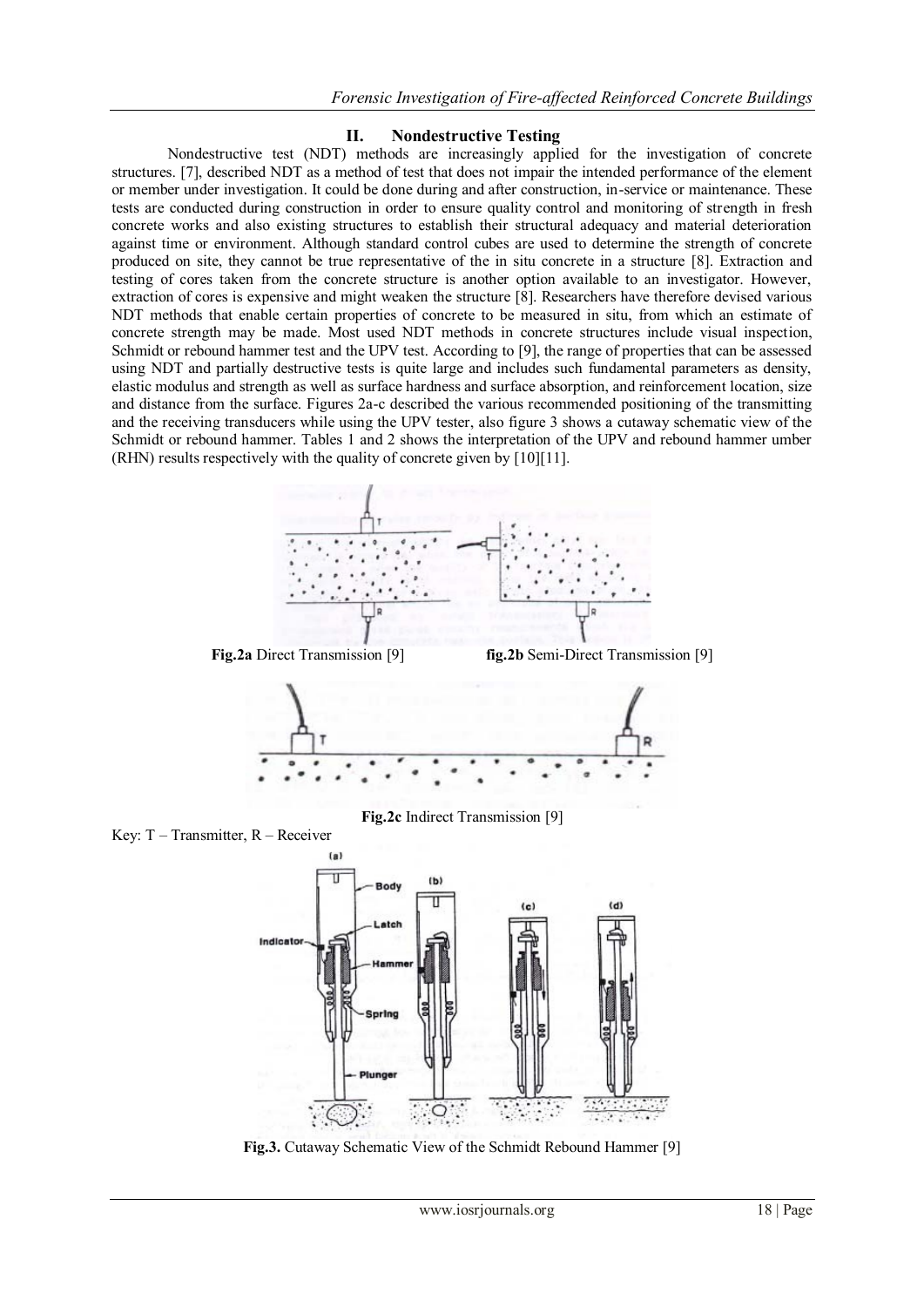| UPV(Km/s)   | Concrete Quality |
|-------------|------------------|
| Above 4.5   | Excellent        |
| $3.5 - 4.5$ | Good             |
| $3 - 3.5$   | Medium           |
| Below 3     | Doubtful         |
|             |                  |

**Table 1:** Quality of concrete given by [10] as a function of UPV

**Table 2:** Quality of concrete given by [11] as a function of RHN

| Average RHN | Concrete Quality |
|-------------|------------------|
| Above 40    | Excellent        |
| $30 - 40$   | Good             |
| $20 - 30$   | Fair             |
| below 20    | Poor/Delaminated |
|             | Very Poor        |

## **III. Materials And Methods**

The equipment and tools used for this research work include the following:

N- Type Schmidt Rebound Hammer,

Pundit 6 Ultrasonic Pulse Tester, and

Kodak C140 Digital Camera.

Prior to the testing of the concrete structures, digital camera was used to take photographs for the purpose of cataloguing the physical changes in properties of the fire-affected parts of the concrete buildings under investigation with respect to the unaffected parts of the buildings. Subsequently, NDTs were conducted on slab panels, beams and columns within the fire-affected parts as well as in the unaffected parts using the Schmidt or rebound hammer and the ultrasonic pulse tester. These tests were carried out in accordance with the requirements of [10], [11] and [12]. The rebound numbers and pulse velocity values were noted at designated points, however, coring of concrete was not permitted by the building owners.

#### **3.1 Case Study Sites**

The selected sites for investigation includes a five-storey building at Alagbaka and a bungalow at Adegbola, both in Akure, and a ten-storey building in Benin, Nigeria. These sites are represented as A, B, and C respectively. Sites A and C were more severely damaged. At site A, only the fourth floor was affected therefore the obtained result in unaffected third floor was used for its result comparison. Also, at site C, the eighth and ninth floors were affected meanwhile the result obtained for the unaffected sixth floor was used for comparison. It was revealed by the building owners that they were recently damaged by fire.

#### **3.2 Testing**

Using the rebound hammer, a series of 15 readings were taken on slab panels, beams and columns in a diamond pattern at test points as recommended in [11]. Also using the UPV tester three different readings were obtained for slab panels using the semi-direct transmission procedure as recommended in [10]. Whereas, for beams and columns, three different readings were obtained using the direct transmission procedure as recommended in [10].

In the test described in [10], that the time the pulses take to travel through concrete is recorded. Then, the pulse velocity is computed as:

$$
v = \frac{L}{T} \tag{1}
$$

where V = pulse velocity (m/s), L = length (m), and  $T =$  Transit Time (s), which is equal to the travel time between the transmitting and receiving transducers when they are pressed firmly together. Figure 4 shows the UPV tester used.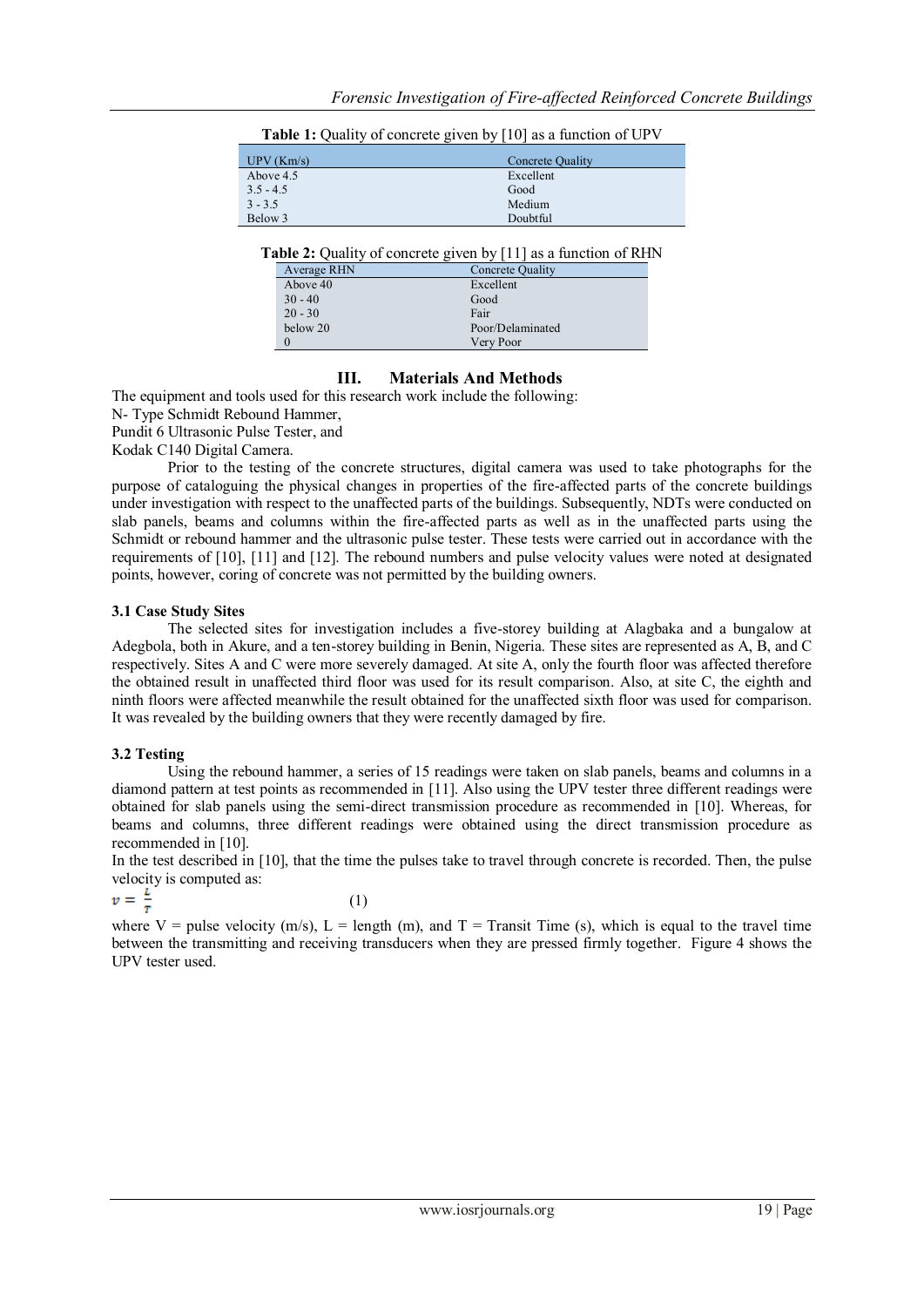

**Fig. 4:** Pundit Ultrasonic pulse tester Used for the Investigation

In addition, photographs of the various defects observed on the fire-affected concrete surface are also presented. Figures 5(a-d) shows various surface defects observed on some of the fire-affected members.





**Fig. 5a:** Spalled concrete surface **Fig. 5b:** Blemished concrete surface



**Fig 5c:** Exposed reinforcement in slab and beams **Fig. 5d:** Delaminated slabs, beams and columns

Before conducting the rebound hammer and the pulse velocity tests, the surface of the members under investigation were systematically prepared. The surface were smoothened in all cases but for UPV test, grease was applied as couplant to enhance adequate contact between the concrete and the transducers. Figures 6(a-d) show the processes of tests conducted on structural members in the building sites.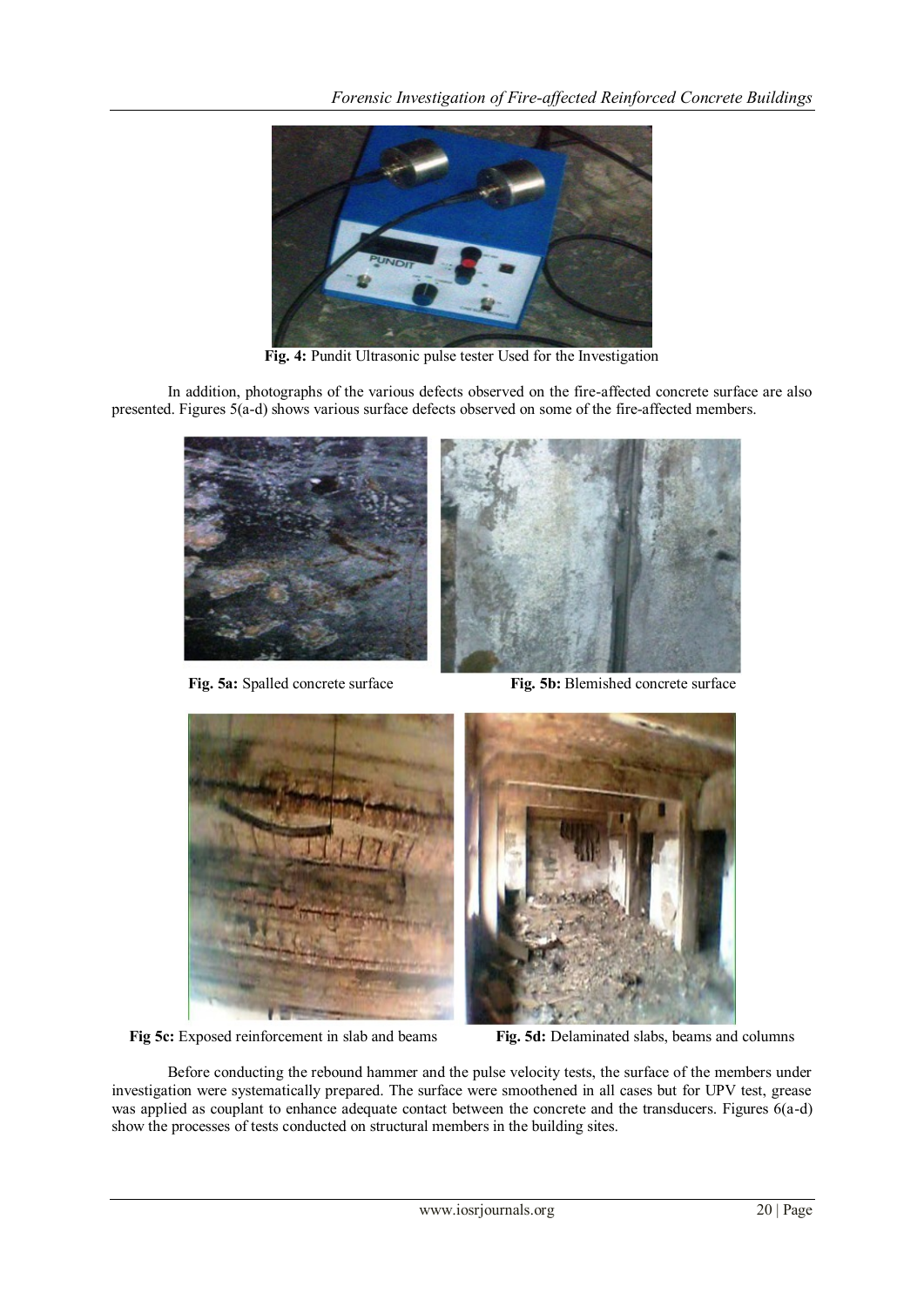

**Fig. 6a:** Smoothening of the surface to be tested **Fig.6b:** Grease applied to surface to be tested





**Fig. 6c:** UPV test on column **Fig. 6d:** RH test on column



# **IV. Results And Discussion**

The observed defects on the surfaces of the concrete coupled with the average hammer number and pulse velocity obtained at test points were utilized to evaluate the quality and residual strength of the concrete. Table 3 summarizes the observed physical changes on the concrete and the probable temperature attained in the investigated buildings. Using an established model by [4], the probable temperature at which the buildings had been subjected were estimated.

The model states thus;

$$
y = -0.005x + 4.457
$$
 (2)

where y is UPV value in km/s and,

x is temperature in  ${}^{0}C$ 

Using the average UPV and RHN results obtained for site A, it was deduced that the fire-affected part of the building lost  $26 - 40\%$  of its strength. The model used for estimating the temperature revealed that the building might have been subjected to a temperature range of  $280^{\circ}C - 450^{\circ}C$ . Figure 7 shows the result of NDT conducted at Site A. More so, the observed physical defects on the building includes spalling and blemishes on concrete surface, cracks and delamination of plaster of slab in some areas, fig. (5a and 5b). Considering the BS [10], [11] and [12] recommendation for NDT, It was deduced that the affected concrete members are still good but requires plastering. Site B concrete elements were not as affected by fire as those at site A, in that, only about 30% of the strength was lost which occurred at a suggested temperature range of  $250^{\circ}$  C–  $350^{\circ}$ C.

Observed physical changes include dark and whitish colour due to smoke and some instance of cracks. The NDT results obtained indicated that the concrete members are still good for use but only requires adequate renovation. Figure 8 shows the result of NDT conducted on site B.

Site C was the most severely affected by fire, most especially at the ninth floor where about 70% of strength of members were lost. This part of the building might have been subjected to temperature range of  $600^{\circ}$  C and above. The strength loss in the concrete members at the ninth floor was so affected by the fire that members were vibrating during testing. It is an indication that concrete elements subjected to temperature above  $600^{\circ}$ C are to be considered not useful. However, in the eighth floor, strength loss in the members was about 20 – 30%. This part of the building might have been subjected to temperature range of  $250^{\circ} - 350^{\circ}$ C. Moreover,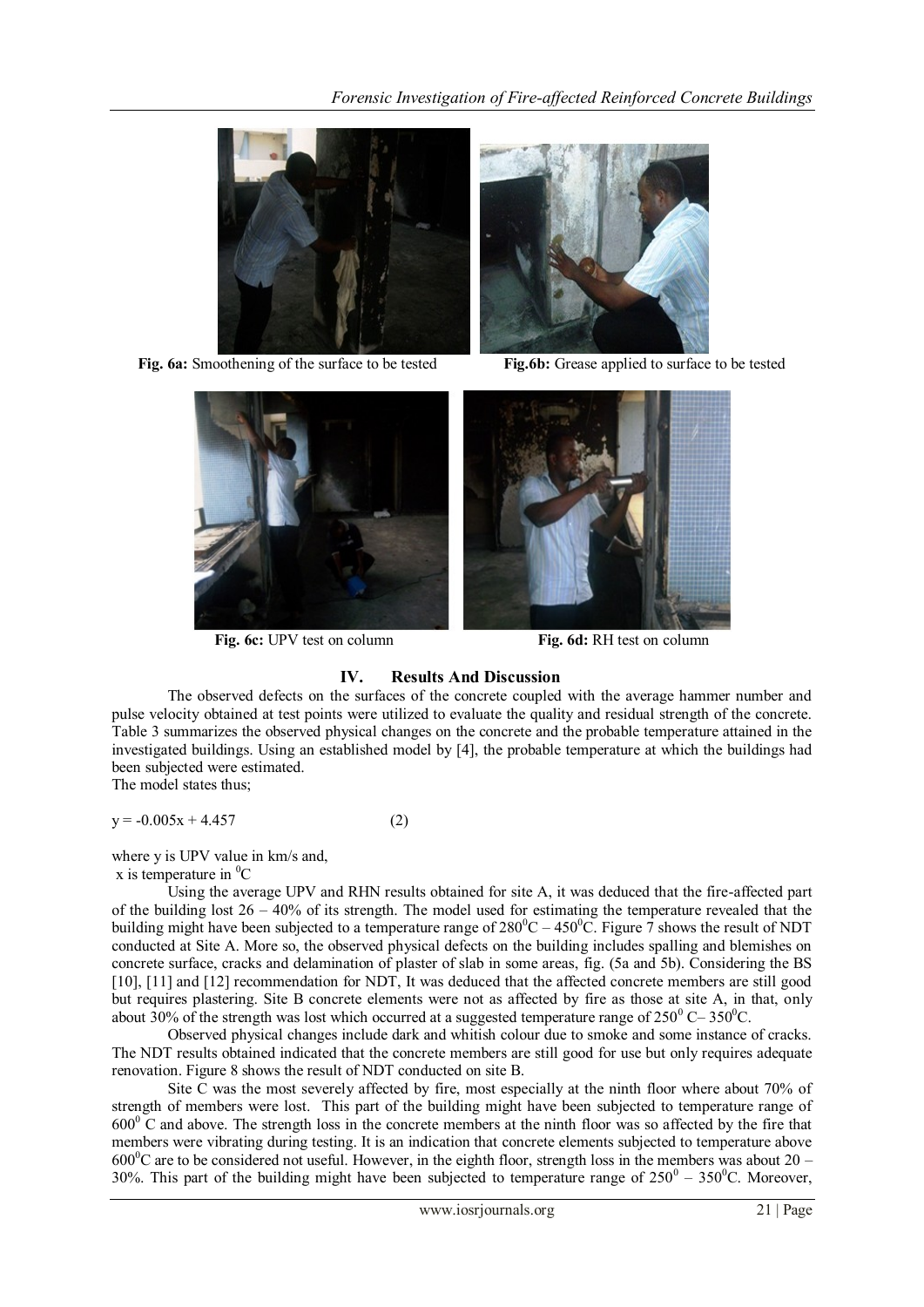changes observed in the physical appearance of the concrete surface includes; removal of concrete cover in beams and slabs which exposed reinforcements and aggregates, pop-out and delamination of concrete in slabs, beams and columns. Figures 5c and 5d shows the defects observed at the site C and figure 9 shows the result of the NDT conducted at site C.

| S/N | <b>Building</b> | Concrete Surface Appearance                                                                                                                                                            | Probable Temperature Attained                                                             |
|-----|-----------------|----------------------------------------------------------------------------------------------------------------------------------------------------------------------------------------|-------------------------------------------------------------------------------------------|
|     | Site A          | spalled & blemished concrete surface, cracks<br>and delamination of plaster of slab in some<br>areas.                                                                                  | $280 °C - 450 °C$                                                                         |
|     | Site B          | Dark & whitish colour due to smoke, some<br>instance of cracks                                                                                                                         | $250^{\circ}$ C - 350 $^{\circ}$ C                                                        |
| 3   | Site C          | of<br>Removal<br>in<br>concrete<br>cover<br>beams & slabs where reinforcements<br>&<br>aggregates are exposed, pop-out<br>and<br>delamination of concrete in Slabs, beams &<br>columns | $600^{\circ}$ C above in the 9 <sup>th</sup> floor,<br>250 °C - 350 °C in the $8th$ floor |

|  |  |  | Table 3: Changes in Properties of Fire-affected buildings |  |
|--|--|--|-----------------------------------------------------------|--|
|--|--|--|-----------------------------------------------------------|--|



**Fig. 7.** Nondestructive Test Results for Site A